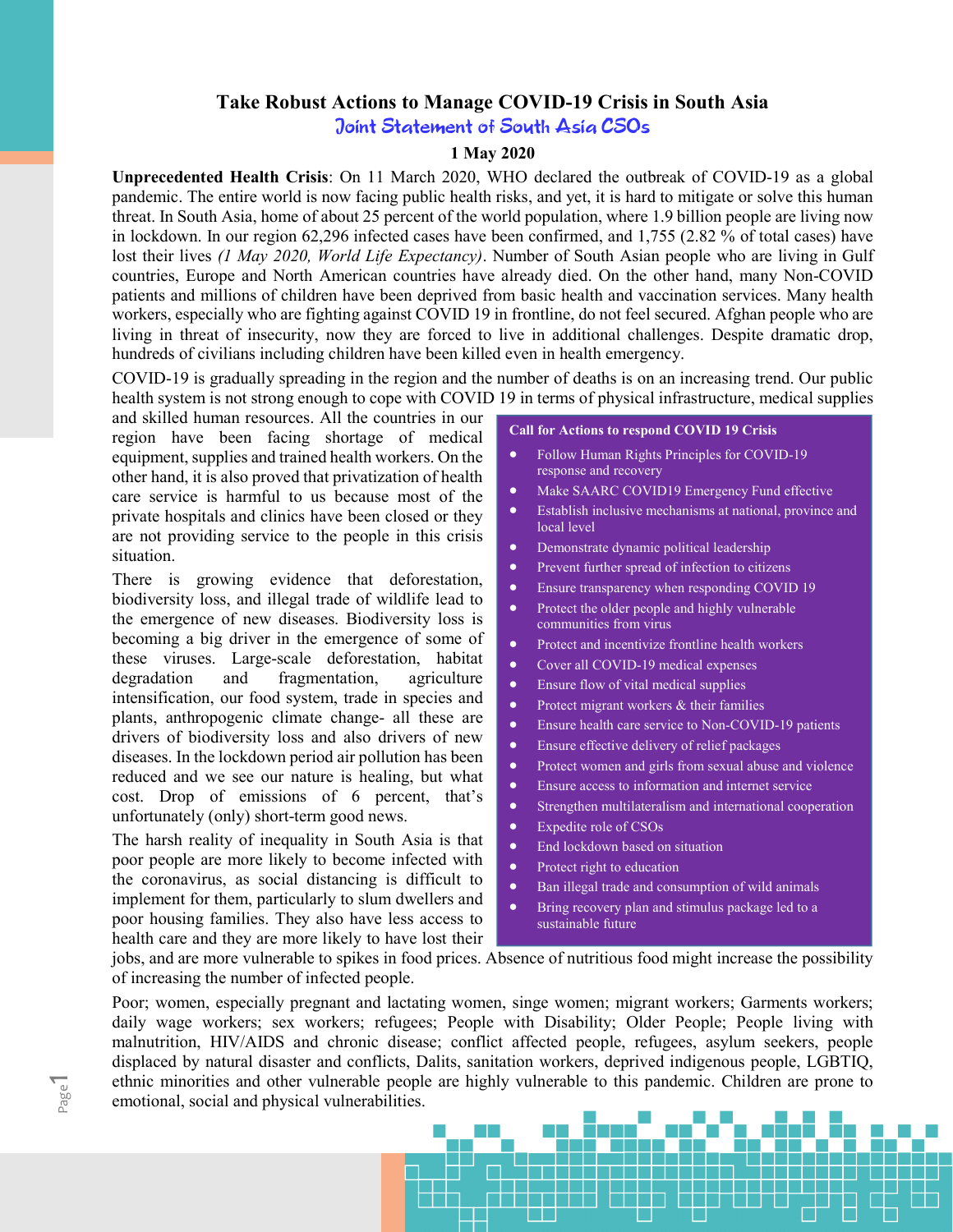Many poor people cannot afford to self-isolate, particularly those working in the informal sector. In Bangladesh, India, Pakistan, the majority of the workforce works informally, with no severance pay or sick leave if jobs are lost. Workers face a choice between going to work while sick, and going hungry.

Emergence of Economic Crisis: COVID-19 pandemic has badly affected our economy and livelihoods. According to the World Bank, South Asia might well experience its worst economic performance in 40 years, with at least half of the countries falling in a deep recession. Regional economic growth will fall to a range between 1.8 and 2.8 percent in 2020, down from 6.3 percent projected six months ago. Tourism has dried up, supply chains have been disrupted, demand for garments has collapsed, consumer and investor sentiments have deteriorated, international capital is being withdrawn and inflows of remittances are being disrupted. On top of the deterioration of the international environment, the lockdown in most countries has frozen large parts of the domestic economy. Farmers are not able to sell their products in the market.

Small and micro enterprises including retailers and street vendors, tourism, agriculture, international trade and foreign employment are highly affected by this crisis. Informal sector workers, particularly daily wage workers are extremely affected. The sudden disappearance of service sector jobs and the rise in food prices have created economic hardship, especially for people in the informal sector.

Poor people have a higher likelihood of having lost their jobs, and domestic migrant workers who had escaped rural poverty by finding work in cities are being forced back into rural poverty again. Many of the poorest face higher risk of food insecurity. The pandemic is deepening pre-existing inequalities, exposing vulnerabilities in social, political and economic systems which are in turn amplifying the impacts of the pandemic.

All governments in South Asia have responded rapidly to the crisis, but their task is daunting. Vulnerable population who earn on a daily basis to live a hand-to-mouth existence, they opted to walk for kilometers on end to reach their hometowns just so they will have a roof above their heads and some grain to help appease their burning stomach. Food security has become a serious threat in our region because production and supply chain systems have been completely disrupted. Unfortunately, many migrant workers have been stranded in international borders and they have not been allowed to go to their homes.

Already vulnerable groups are now losing their jobs without money to survive beyond the next few days. In India, the biggest lockdown in history of 1.3 billion people, has left many millions of migrant workers unemployed and stranded in megacities, forced to take risky, long journeys back to their remote villages. For such vulnerable groups, poverty and hunger risk killing them before COVID-19 does.

South Asian citizens are being infected in foreign countries, particularly where they are doing their jobs. Some Gulf countries are pressurizing the origin countries to back their nationals, those are supposed to be irregular status and in prison. On the other hand, many of them have been losing their jobs, which will directly impact our economy. Millions of migrant workers are willing to come back to their home countries. So, South Asian countries are going to lose huge amounts of remittance.

Negative Impact on Social Sector: The pandemic has no boundaries and race to discriminate. However, it has its impacts disproportionately among few vulnerable sections due to their exposition and vulnerabilities. Because of lockdown children and students are deprived of the right to education. Social and cultural activities have been disrupted. Data of last month lockdown shows that rape and domestic violence are still prevalent across the country. Women and girls are unsafe in their own communities and family. Child marriage and child abused are increased in some parts. Household burden has been increased to women during lockdown. Huge number of women workers are forced to take unpaid leave. The increase in domestic violence in South Asia is also partly because of the stereotype gender roles in the society. It is deeply appalling to know a lot of the many atrocities happening to people across South Asia. We express our solidarity to those people who are the victims of rape and domestic violence, people who lost jobs.

Pressing Governance Issues: We respect every effort of the governments, but the response activities are amid slow and not effective enough. Spreading fake news and information; stigmatization to the health workers, infected persons and migrant/moving workers, shaming and blaming are exacerbated. Religious phobia is rising in some countries. Some right activists and media persons are threatened or attacked in the region.

we are concerned that some people are inegatly detained during the lock-down. They are also experiencing<br>E some harassment by the security forces in some countries. Due to lockdown, public service delivery has been We are concerned that some people are illegally detained during the lock-down. They are also experiencing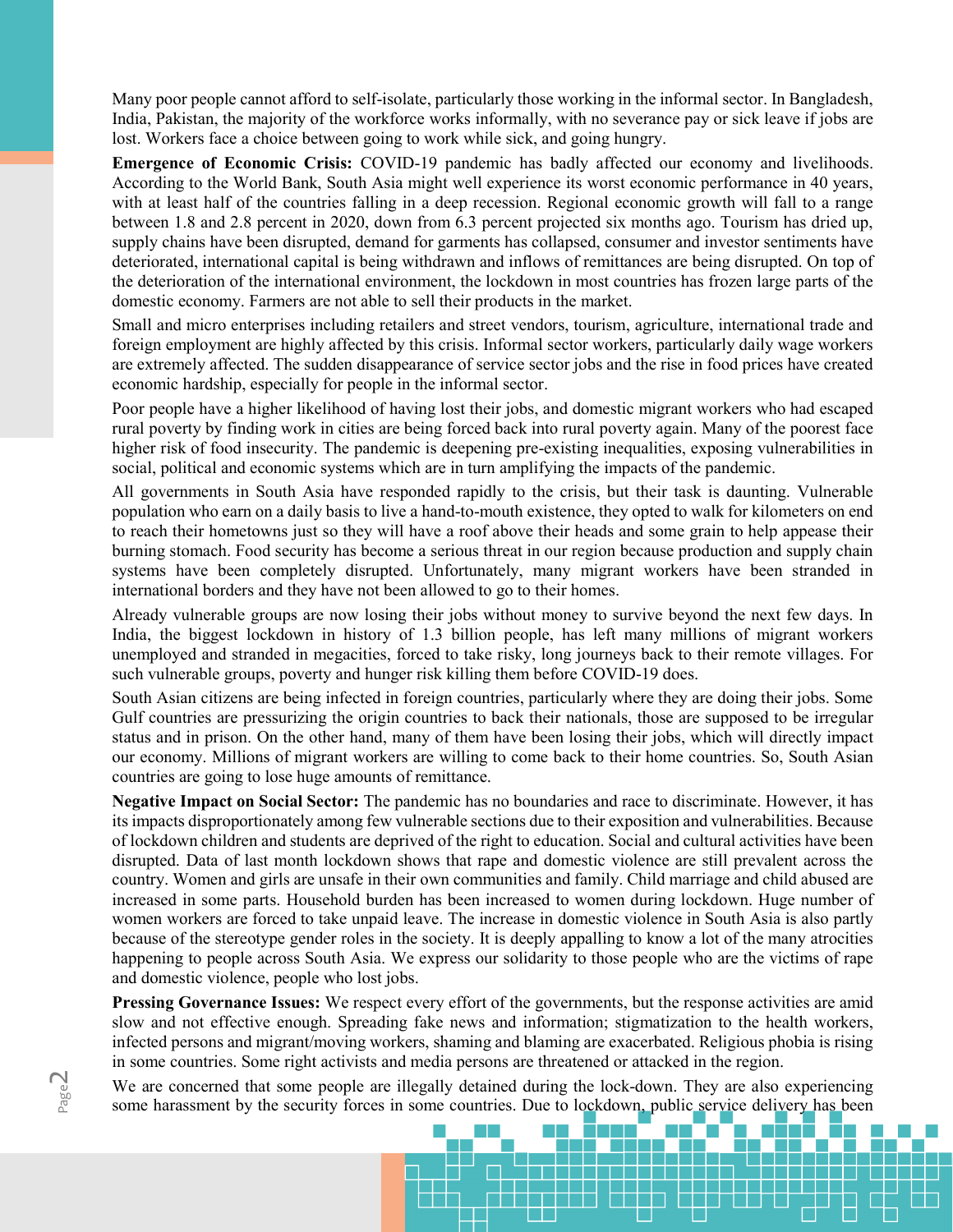disrupted in one hand, on the other hand it has been fragmented in most of the countries. It is unfortunate that we are observing unhealthy politics, violating democratic values, and a number of corruption cases.

Achieving SDGs becomes difficult: The COVID-19 global health pandemic is rapidly changing the ways we live and work. In the age of sustainable development and at a time when the world is working towards achieving the SDGs, this disease is complicating SDG implementation efforts as well as posing a real risk to achieving targets on communicable disease, education, life expectancy, and decent work.

## In order to address the issues and challenges regarding the COVID 19 crisis, we CSOs of South Asia jointly release this statement to draw the attention of Governments of South Asia, international communities and to affirm COVID19 response and recovery actions inclusive, participatory, accountable and right based.

Follow Human Rights Principles for COVID-19 response and recovery: The COVID 19 pandemic is not only a critical public health crisis, it is also a human, economic and social emergency that is "fast becoming a human rights crisis". Minimum response to COVID-19 must be guided by Sphere and Humanitarian Standard Partnership (HSP), so the affected populations survive and recover with dignity. So, we urge all governments to respond to this crisis in human rights framework and Sphere guideline, and response actions should be built on human solidarity. Human rights and Sphere based responses can not only help beat the pandemic by putting a focus on the imperative of healthcare for everyone, but also serve as an essential warning system – highlighting who is suffering most, why, and what can be done about it. "Leave No One Behind" principle is urgently important when responding to COVID 19 and recovery actions. We opine "Unprecedented challenge needs unprecedented response". To safeguard the lives of countless civilians in Afghanistan - and to give the nation hope of a better future - it is imperative that violence is stopped with the establishment of a ceasefire and for peace negotiations to commence.

Make SAARC COVID19 Emergency Fund effective: We welcome establishment of SAARC COVID 19 Emergency Fund. But, we urge governments to develop a transparent and effective operational modality of that fund. The SAARC Secretariat should administer that fund. We call all the governments to transfer the funds as soon as possible, as they committed in a Video Conference held on 15 March 2020. The money collected in the fund should be utilized as soon as possible in COVID 19 response actions. We expect a more active role of the SAARC secretariat and revive the SAARC Food Bank in this pandemic situation.

Establish inclusive mechanisms at national, province and local level: We call on the Government to ensure women's equal representation in all covid-19 response planning and decision-making. Of course, we need to have a basic collective strategy - to have some basic steps for Government, political society, business society and CSOs. We urge multi-stakeholder collaboration since we will not be able to overcome this battle in silos. It is suggested to build better coordination among local authorities, province/state governments and federal governments. Countries need to practice decentralized actions for better results. We require transparent, responsive and accountable government led mechanisms during the pandemic. CSOs, experts and the private sector also have "essential roles to play" and that civic space and press freedom are "critical". Also, it is requested to take every decision based on science, evidence and ethical principles, such as fairness and proportionality. We are deeply concerned with mobilization of the security force in COVID 19 response and procurement of medical supplies. We call on governments to advance the public health system led by civil governments.

Demonstrate dynamic political leadership: The COVID 19 is a significant threat to public health; swift and effective government action is necessary. A gesture of leadership would improve the morale of frontline medical workers and citizens. The presence of top leadership in the most affected areas of the pandemic could facilitate strong support and response to alleviate further infection and improve communication between all levels of governments. Also, we urge our governments and political parties not to make the Covid-19 a political issue and a political agenda.

sovernment to take action on six public heath measures who has been advocating since the pandemic statied,<br><sup>R</sup>apple to the center around detection, isolation, testing, treatment and quarantine. We urge the government to in government to take action on six public health measures WHO has been advocating since the pandemic started, Prevent further spread of infection to citizens: Public health is central to human well-being and primarily a responsibility of the government. We call on governments to establish dedicated hospitals of COVID 19 as soon as possible, particularly in most affected areas and prone areas. Although lockdowns and physical distancing have helped suppress transmission in many countries, the virus remains "extremely dangerous". We call on the

 $\cup$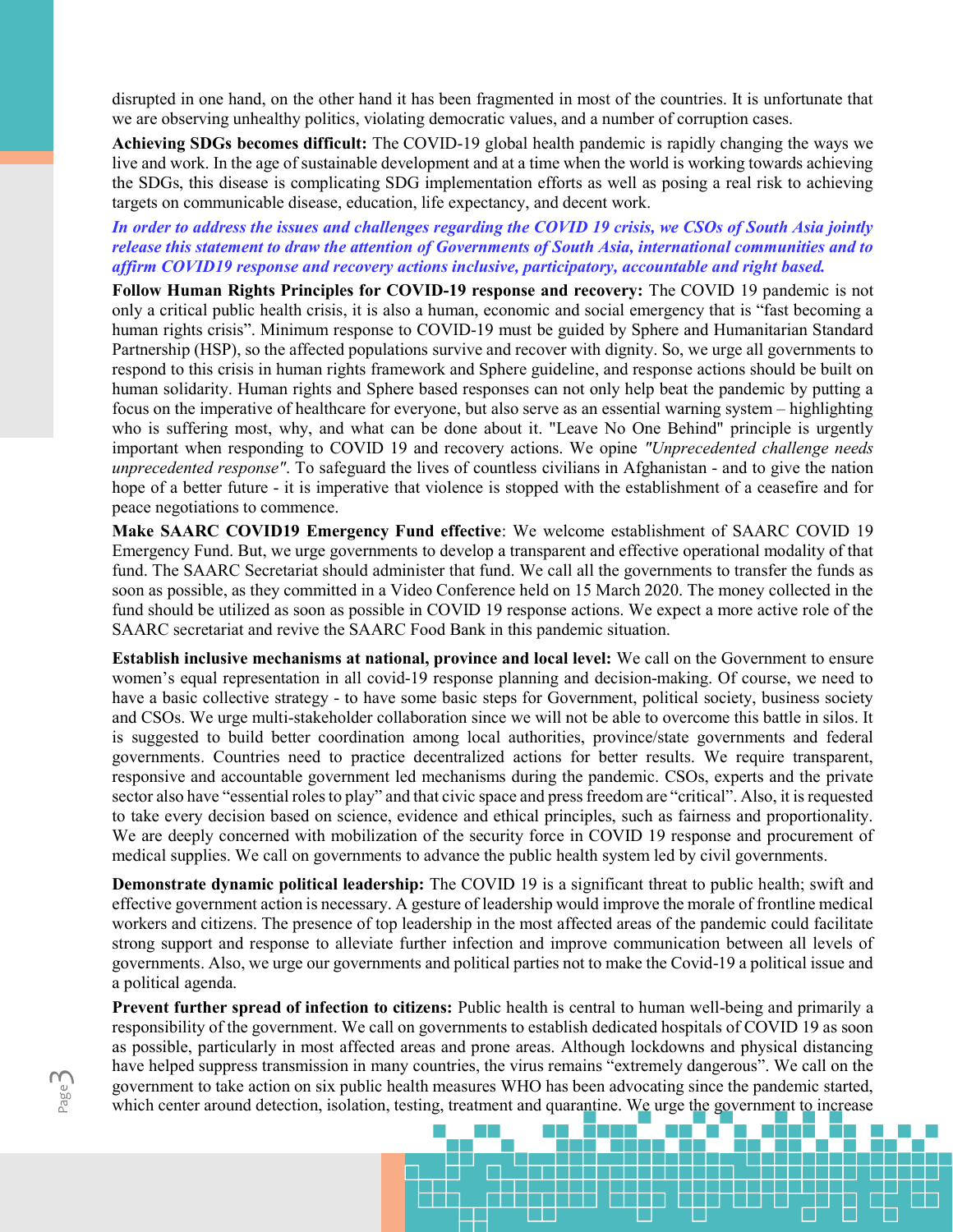the number of tests, particularly PCR tests, by establishing testing sites that help to reduce testing time and protect medical staff. We call for an arrangement of sufficient number of quarantine and isolation beds and maintain international standards. Focused on treating those with severe symptoms, which can lower the mortality rate of COVID-19 in the region. Governments need to use the opportunity this lockdown affords to move for mass testing, and well as thoroughly tracing all contacts any and all infected persons have had in the past few months. We must make every effort to ensure that the possible spread of the virus and the coming monsoon season do not exacerbate the already highly vulnerable situation of the Rohingya refugees in Bangladesh.

Each country in the region should be effective in tracing people who may have come into contact with those who tested positive for COVID-19. Since most of the citizens have smartphones, so when someone tests positive, the government should trace the travel history. With this data, the governments should trace the potentially infected population. Those in close contact with the infected should be asked to get tested, while indirect contacts should be ordered to self-quarantine for at least fourteen days.

Ensure transparency when responding COVID 19: Governments should exercise as much transparency in information relating to COVID-19 as possible. Governments should publish the movement information of citizens who tested positive, with local governments should publish the number of new infections, the exact locations they visited, when they visited, using what mode of transportation. Attempts to block, hide or distort information and data will fuel distrust of the government and this, in turn, will facilitate a rise in misinformation and fake news. We urge the governments to establish a consolidated communication channel to keep people updated with reliable and authentic information.

Protect the older people and highly vulnerable communities from virus: One of the central principles of the 2030 Agenda is "No One is Left Behind". Responses to the coronavirus should under no circumstance discriminate between people. A rights-based approach to health requires that health policy and programmes in general, and those directly linked to the coronavirus outbreak, must prioritize the needs of those furthest behind first. We call on Governments to take special action to protect older people, who are in high risks to be severely infected. Further, migrant workers, refugees, people in prisons, refugees, internally displaced people, slum dwellers, poor class people, cleaner staffs of hospitals, ambulance drivers, people living with HIV and Aids are highly vulnerable. We call on take special strategy to protect them from COVID 19. Quarantines and isolation wards should be women and disable friendly. Governments should take care of pregnant and lactating women and we need to guarantee menstruation hygiene. We must not forget LGBTIQ community who are ignored in many cases including COVID 19 response/prevention programmes in our countries. Stigma and discrimination are never acceptable anywhere at any time, and must be fought in all countries.

Protect and incentivize frontline health workers: Providing protective equipment to medical staff is the first step in the fight against the COVID 19. If we cannot protect them, we run the risk of losing our ability to control the virus. Also, equip the hospitals to prevent infection health workers, so that they can safely test and treat patients with COVID-19. Governments should fully supply all the necessary supplies including equipment, medicines, masks, personal protective equipment and gear to the hospitals at all costs.

Women disproportionately carry the burden of unpaid care work, and are overrepresented as frontline health workers, making the integration of a gender perspective into social and economic responses all the more essential. Women are playing an outstanding role in the COVID-19 response. They constitute 70 percent of the health care workforce and recognizing that they are frontline workers responding to this health emergency, they must be adequately, appropriately and properly protected and supported to cope with the multiple impacts. We therefore call on all governments to make sure health and social care workers are properly trained, equipped, offered safe and decent working conditions; and properly resourced, including by closing the 28 percent gender pay gap in the health sector by instituting immediate equal pay for equal work.

Cover all COVID-19 medical expenses: Government should cover all medical costs associated with dealing with COVID-19 for its citizens and foreigners living in the country. This can create a sense of financial certainty and an environment where no one has a reason to hide if they become infected. People infected with COVID-19 should be given paid leave and the unemployed should be provided basic living expenses. We call on governments to create COVID 19 Emergency Fund, and transfer public budgets into the fund.

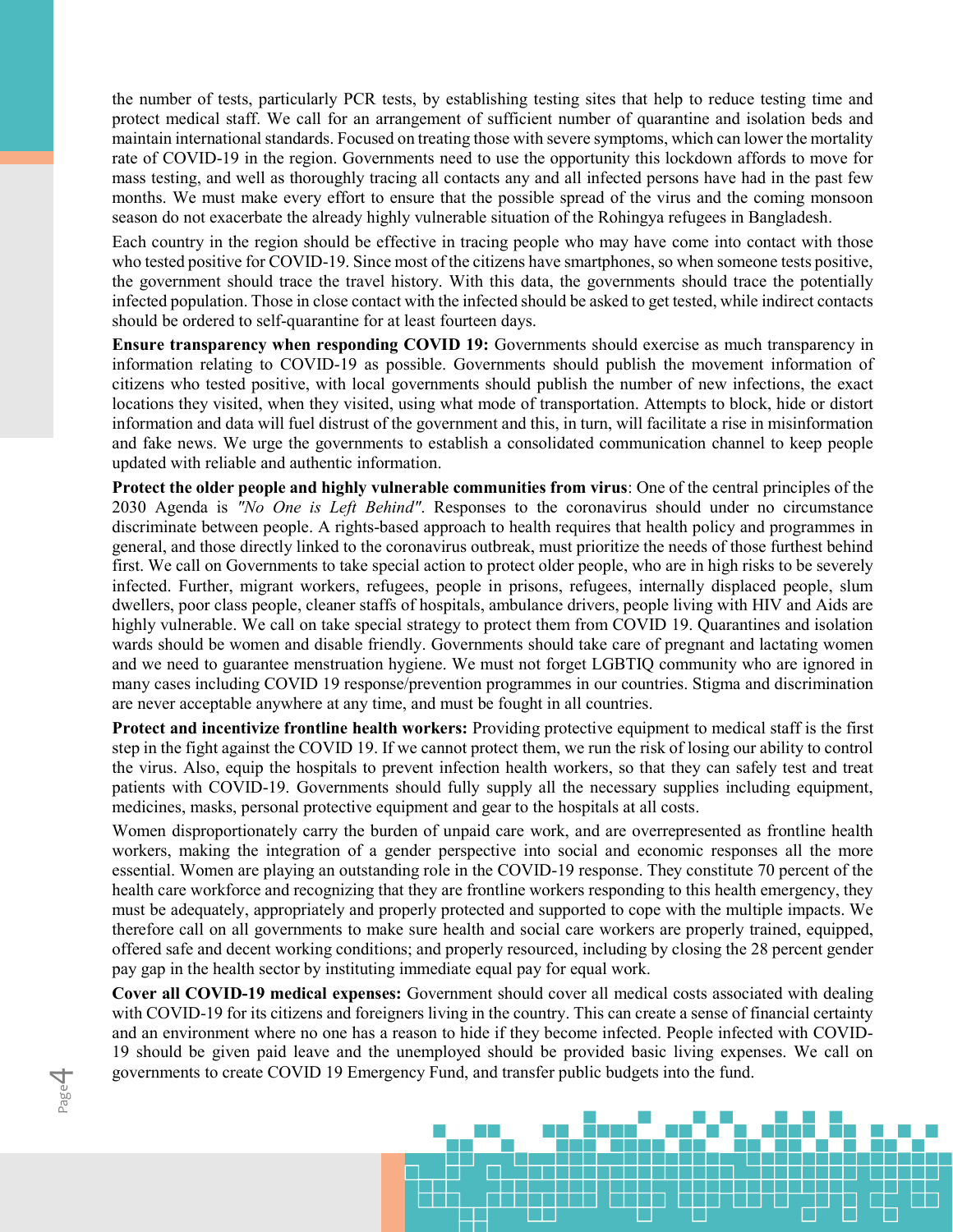Ensure flow of vital medical supplies: We call on all the governments to ensure the normal cross-border flow of vital medical supplies and other goods and services, and to resolve unnecessary disruptions to global supply chains. Governments should make sure to supply necessary medicines in all parts of their countries.

Protect migrant workers & their families: We call on the governments to make proper arrangements of food, shelter and treatment for migrants and trafficked persons, wherever they are if they cannot be brought into the country now. All workers should have access to sufficient accommodation facilities, including facilities to isolate themselves, as well as water and sanitation, so they can effectively protect themselves, in the countries where they are working. They should also have access to social security protections and financial support when they are unable to work because of the COVID-19 pandemic, including if they are sick or quarantined in these countries. Migrant families are remittance dependent, when their remittances flow will be reduced or stopped, government support will be needed. Migrant workers are losing their job, salary and other benefits. So, bring them under government facilities.

Under international law in any crisis situation it is incumbent upon the state concerned to take care of all people in its land including migrants, irrespective of their status. Moreover, bringing back migrants in the midst of a pandemic will heighten the risk of the spread of the virus that the concerned country can ill afford. SAARC may use the Colombo process, Abu Dhabi Dialogue and others platforms to protect and proper repatriation of the citizens of South Asian countries. We urge our embassies and consulate offices to address the in-service migrants needs such as housing, food, health and hygiene needs.

The Government of Nepal should urgently consider all steps possible to allow Nepali workers waiting at the India-Nepal border to safely return to Nepal. They must also ensure that once they are in Nepal, they have the means to adequately protect themselves from COVID-19 and have equal access to health care, in particular if they have, or are showing symptoms of, COVID-19.

Ensure health care service to Non-COVID-19 patients: We call on governments to protect the right to health care service for all the Non-COVID patients, particularly those who are suffering from chronic disease such as cardio disease, diabetes, cancer, respiratory disease etc. It is observed that young people including women and girls are not getting Sexual and Reproductive Health and Rights services in this situation of COVID19. Local health service centers should continue their services like; family planning, contraceptives, safe abortions etc.

We call on Governments to make sure to operate all the public hospitals, private hospitals and clinics in full fledge. We are deeply concerned that private hospitals are not taking fever patients, forcing people to seek treatment at state-run health facilities. Governments should take strong actions, if they do not run their services.

Ensure effective delivery of relief packages: Governments have announced relief packages to benefit the people, but Governments and its agencies should make sure they are reached to the neediest people and families. We urge relief materials be distributed to the poor and needy people and families, homes of persons with disabilities. There is a calculation that a country needs to spend minimum 5-7 percent of GDP needs to be spent on addressing COVID 19. So we can have one common point on the relief package as our situations are similar. Integrating open government practices can ensure that resources are used for intended purposes, building citizens' trust. To ensure that the provisions to be distributed as relief packages are of the required quality, the government must declare certain standards for staple foods like rice and lentils. Once those standards are set, then it must strictly provide an oversight so that those entrusted to distribute them do not misuse their mandate. In alternate, we urge Governments to provide cash support to the poor and needy families. Moreover, we must keep critical food supply chains operating, so people have access to life sustaining food, and to keep people in crisis fed and alive. We call on all Governments and political parties to avoid any form of politicization and discriminations, when distributing relief materials.

age interests provide booting and regarders. hotlines, psycho-social and legal support; and ii) taking a multi-sectoral approach by integrating ending Gender Protect women and girls from sexual abuse and violence: We need a responsive local administrations and governments and an easy reporting mechanism to fight sexual abuse and domestic violence. Also, we emphasize protection of LGBTIQ community, particularly transgender women. We call on governments to urgently increase prioritization of and funding to prevent and respond to gender based violence. A twin track approach must be taken of: i) funding organizations on Gender Based Violence to deliver prevention initiatives, shelters,



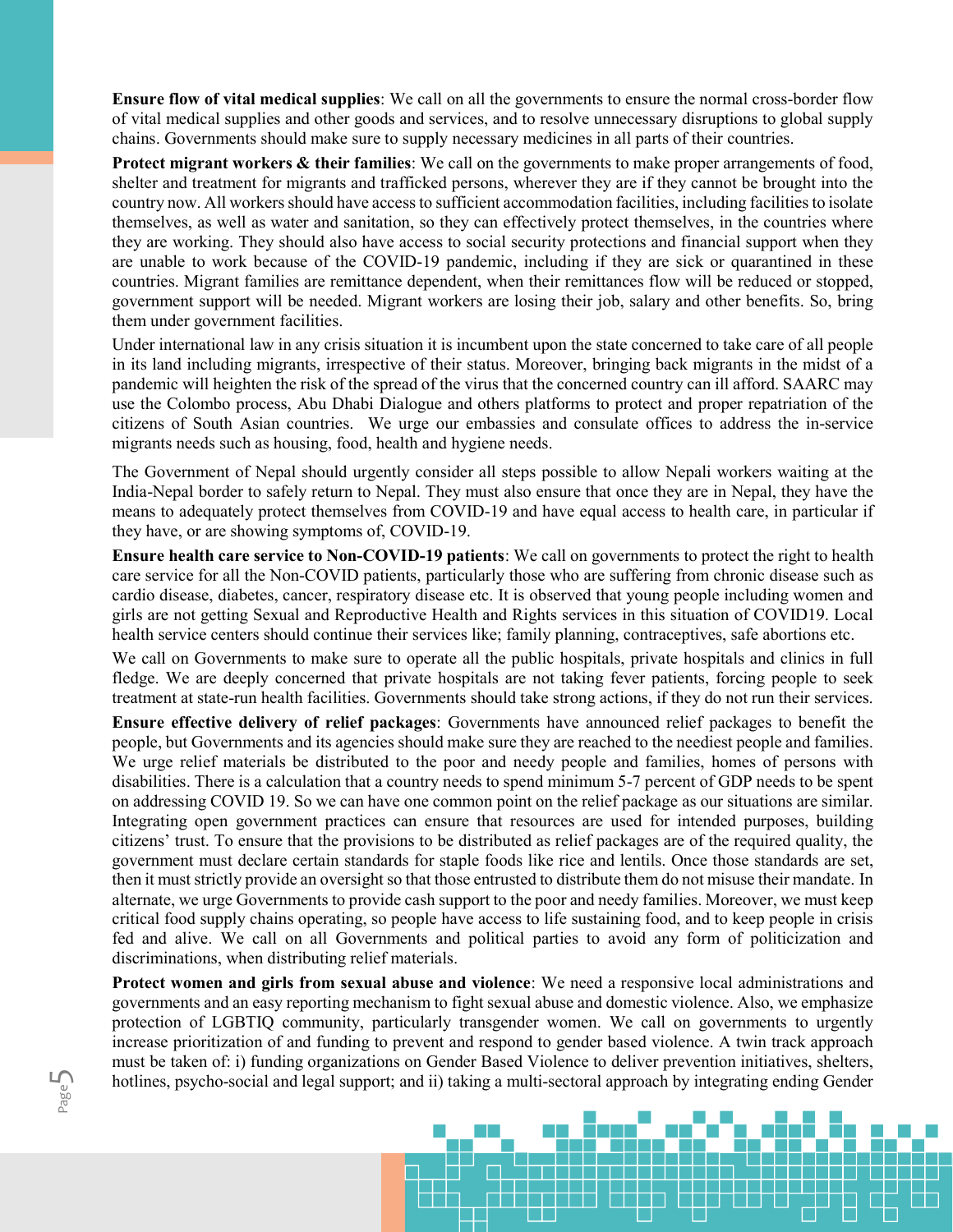Based Violence into the responses to COVID-19. The government should also focus on psycho-social counseling for women, girls, children etc., and rehabilitation of the victims of abuse and violence.

Ensure access to information and internet service: Information about how to prevent and contain the coronavirus must be accessible to everyone. Information technologies and freedom of access to internet service is directly supporting to curb COVID 19 pandemic. We encourage the government of Bangladesh to allow 4G mobile internet urgently in Rohingya refugee camps so that this vulnerable refugee can communicate with health facilities and they can also prepare themselves. Medical professionals and relevant experts, must be able to speak freely and share information with each other and the public. Journalists and the media should be able to report on the pandemic, including coverage that is critical of government responses, without fear or censorship.

Strengthen multilateralism and international cooperation: We call on the US Government to withdraw its decision to block funding to WHO, and withdraw all types of sanctions taken against some countries, such as Iran, in this crisis situation. As countries receive enhanced aid for recovery, transparency and civic oversight can build trust of citizens and donors alike. We urge the Governments to strengthen regional cooperation, cooperation with CSOs & Private Sector and to build solidarity and interdependence since we have been sharing our geography to maintain supply of our basic needs including food, medicines etc. We call for immediate debt cancellation, financial burden relief mechanisms and large scale aid investments to fund ongoing universal public health and social care service delivery everywhere across the region to ensure that healthcare is universal and free for all.

Expedite role of CSOs: We as CSOs have to come together to supplement all stakeholders' activities and support to come out of this situation. We urge the CSOs to keep united, work together and intensify engagement with poor women, children, farmers, informal sector workers, marginalized and vulnerable people taking support of community leaders, community health workers, youth and women groups etc. because they will be the key to support the community and pass positive messages. CSOs are suggested to involve in the supply of food materials, preventive supplies such as soap, sanitizers, face masks etc. after sectorial mapping of their need assessment. We encourage the CSOs to involve in monitoring COVID 19 response activities of the Governments and keep advocacy works more effective.

End lockdown based on situation: Countries need to come up with their own strategy, including ending the lockdown based on the situation. From any point of view—social, psychological, economic, political, and even health—the lockdown cannot continue for too long. It is suggested that the whole of the country should not be opened immediately. With about a week left for the present lockdown period to end, planning for the next phase needs to begin immediately. Which parts need to remain in lockdown needs to be decided first. Decisions have to be flexible depending on the trajectory of the spread of the virus, but the more scenarios are thought through, the less the risk.

Protect right to education: Less visible, but no less worrying, is the price that children and youth will pay in terms of education. School closures, confinement, and psychological distress will have serious consequences on their futures and well-being, as well as on those of their teachers and families. Securing quality education for all and making sure that the most vulnerable are not left behind is the responsibility of every government, and this is a major challenge in a crisis situation. Regardless of a country's capacity to provide appropriate, continued access to learning during crises and school closures, all education systems should prepare for schools to reopen when the time comes.

Ban illegal trade and consumption of wild animals: We urge UN and member states to ban illegal trade and consumption of wild animals. Countries must bring strong laws to control such illegal practices. Aside from law, mass education on wildlife protection is also required to cease the consumption and trade, whether for meat eating, medicinal treatment or fur. Comprehensive education to stigmatize wildlife consumption is one of the few ways to influence people who live with deep-rooted cultural beliefs.

sector, and making good use of digital technologies for sustainable development. Special stimulus packages Bring recovery plan and stimulus package led to a sustainable future: We call on Governments to bring both immediate and long-term plans to respond to the impacts of COVID19 crisis. But, the stimulus package should be globally and regionally coordinated. Stimulus package must include increased concessional finance, actions to prevent a debt crisis, immediate actions to stabilize financial markets, partnering with the private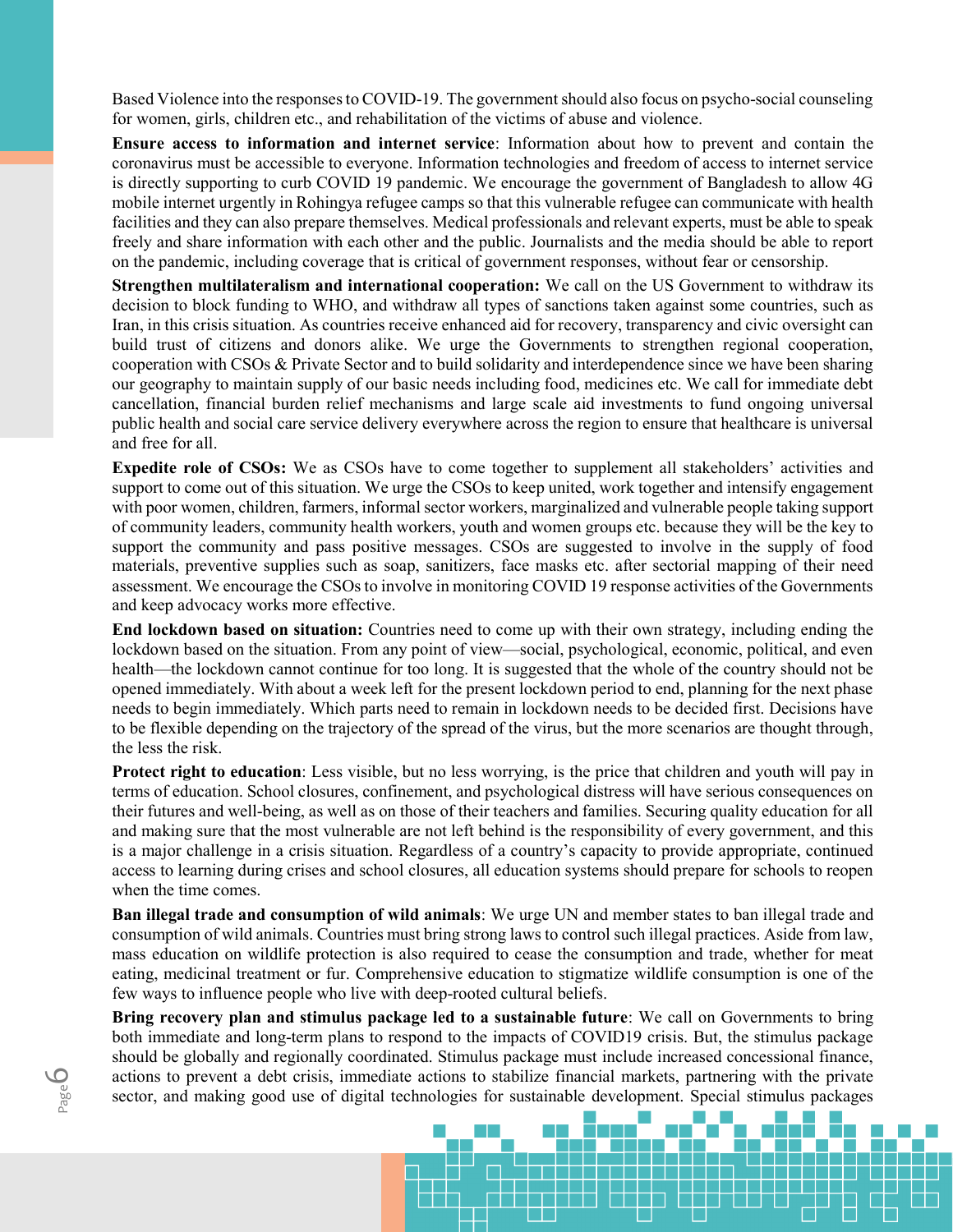should be focused on poor, farmers, informal sector workers, marginalized and vulnerable groups. The issues of small business, vendors, hotels, restaurant owners should also be addressed. We should make a special plan to manage migrant workers and to create alternative employment for them, who are returning home countries after opening international travel. We should give special attention to address the issues of migrant workers, who are always in vulnerable situations.

It is an urgent need to provide *safety net support* to poor, marginalized and vulnerable people. It includes all at risk persons with disabilities within COVID-19 relief programmes. We also need to build on awareness messages disability inclusive, provide psycho-social support. We also call on the UN and Governments to urgently identify measures to support South Asia by establishing a global recovery fund and delivering full implementation of universal social protection benefits and safety nets in all countries, including establishing and supporting social protection floors. Further, we need to improve humanitarian and development coordination to maximize impact and address root causes of protracted crises like food insecurity. We call on Governments to develop *COVID-19 Recovery Plan activities* considering needs of category of populations.

We call on all the Governments to reduce their security budget and syphon them in medium term and long-term recovery plans. South Asia must understand the importance of reducing military expenditure and increase the budget for health, education and social security. We need to give emphasis on food production and its fair distribution to check food crises. We must aim to build back better so that our new systems are safer, fairer and more sustainable than those that allowed this crisis to happen, and more effective in cushioning the consequences of future crises on people in our region.

We need an early warning system for future crises. Digital access must be seen as a utility, like electricity and plumbing. Creative partnerships and the digital economy can create a better world for all. Importantly, Governments and international actors should start, as soon as possible, gathering adequate data on the impact of the COVID-19 crisis. Data should be disaggregated at least by gender, age, disability, income, race and ethnicity. Such disaggregated data is needed to accurately assess the situation, to make inequalities visible, and to identify those who have been left behind.

As a species, we have the capability of doing this, and the current global crisis is the wake-up call we need in order to make a better world for all. South Asian countries need to work through potential solutions to the current health crisis, the post-pandemic recovery plan should be seen as an opportunity to "build forward better", with a focus on "green jobs" in a more sustainable economy. Strategies to ensure optimum economic opportunities with promotion of the agricultural activities, commercial farming, animal rearing, cottage-based, medium and large scale industries from local to the national level should be placed with maximum mobilization of the young people. With the right mix of economic policies and fiscal stimulus, investments in healthcare and social protections, we can move to recovery pathways that do not take us back to the same levels of waste and pollution, inequality and joblessness, but ensure greater economic, environmental and social sustainability. Any policy responses by countries must suit their local contexts. Further, we need to strengthen institutions and build human capacity for disaster and risk management. We must secure a New Deal for Nature and People that incentivizes public and private investment in nature, and facilitates delivery of the SDGs - prosperity for all on a healthy planet.

### Endorsed By

 $\overline{\phantom{1}}$ 

ag advocacy, Research, I raining and Services<br>
Afghanistan National Education Coalition advocacy, Research, Training and Services Foundation Aathpahairiya Kirat Samaj Abdul Momen Khan Memorial Foundation (Khan Foundation) Abdul Sattar Chachar Action Works Nepal ActionAid Nepal Active Help Organization Adahas Adivasi Navjeewan Gathan Navjyoti Agua Adivasi Women's Network Advocacy, Research, Training and Services Foundation Afghanistan Translation and Research Center Ageing Nepal Ain o Salish Kendra All India Forum of Peoples Movement All India Women's Conference Alliance Against Trafficking in Women and Children in Nepal Andhra Pradesh Vyavasaya Vruthidarula Union ANEKA Angalo AP Vyavasaya Vruthidarula Union Arpan poverty Alleviation Asia Dalit Rights Forum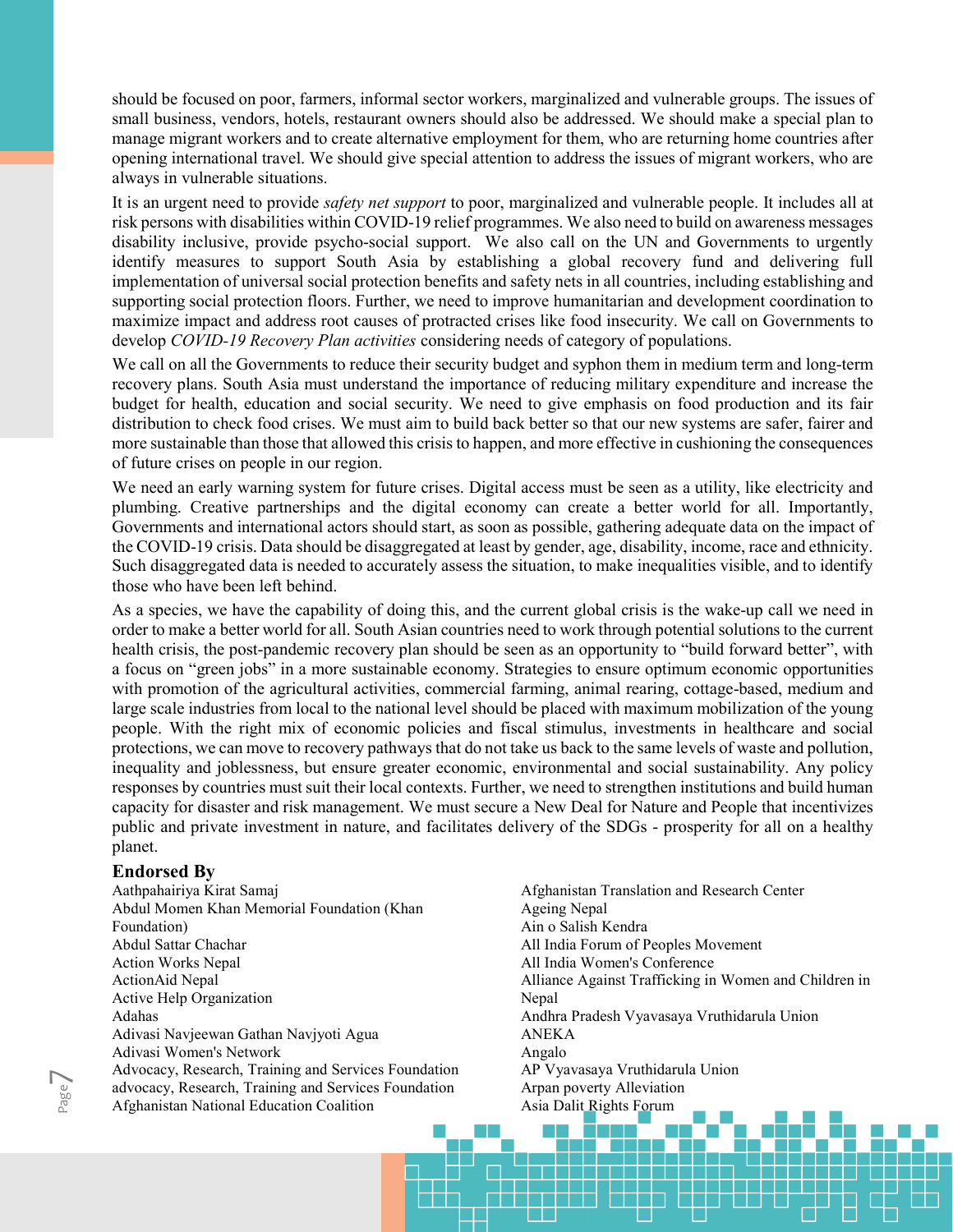$\frac{60}{R}$  Centre for Environment and Development Centre for Dispute Resolution and Policy Research asia Dalit Rights Forum Asia Indigenous International Network Asia Pacific Women with Disabilities Asia Pacific Women's Watch Asia Safe Abortion Partnership Association for Dalit Women's Advancement of Nepal Association for Promotion Sustainable Development. Hisar. India Association for Social Development Association of Collaborative Forest Users Nepal Association of Community Radio Broadcasters' (ACORAB) Nepal Association of Distrcit Coordination Committees Nepal (ADCCN) Association of Youth Organizations Nepal (AYON) AWARE GIRLS AWAZ Foundation Pakistan: Centre for Development Services Badhan Hijra Sangha Badin Development & Research Organization Bandhu Social Welfare Society (BSWS) Bangladesh Adivasi Forum Bangladesh Apparels Workers Federation Bangladesh Centre for Human Rights and Development (BCHRD) Bangladesh Indigenous Women's Network Bangladesh Krishok Federation Bangladesh NGOs Network for Radio and Communication Bangladesh Women's Health Coalition Beyond Beijing Committee Beyond Beijing Committee Bikaner Medical Relief Society Bikashka Lagi Sajha Abhiyan Siraha Blue Diamond Society Borok Peoples' Human Rights Organization BRAC Business and Welfare Initiatives Ltd. BYND2015 Nepal Hub Campaign for Human Rights and Social Transformation (CAHURAST) Campaign for Popular Education CARE International in Nepal Caritas Nepal Center for Conservation, Education and Research Center for Indigenous Peoples Research and Development Center for Participatory Research and Development Center for Research and Advocacy, Manipur Central Department of Environmental Science, TU Centre for Advancement of Public Understanding of Science & Technology Centre for Budget and Governance Accountability Centre for Community Economics and Development Consultants Society

Centre for Environment and Sustainable Development India Centre for Environmental Justice Centre for Health, Education, Training and Nutrition Awareness Centre for Poverty Analysis Centre for Social Change Centre for Sustainable Development and Environment Citizen News Service - CNS Clan Bhutan Clean Energy Nepal Coalition for Education Development Coastal Development Partnership Commonwealth Youth Council Community Based Inclusive Development Network Pakistan Community Building for Sustainable Development Community Development Services Community Health & Educational Organization Community Healthy Advocacy Network at Nation (CHANAN) Community Initiatives for Development in Pakistan Concern for Environmental Development and Research Conservation Organization for Afghan Mountain Areas Cooperation for Peace and Development Coordinating Secretariat for Science, Technology and Innovation Dak Diye Jai Dalit NGO Federation of Nepal Dalit NGOs Federation Dalit Welfare Organization Dalit Youth Alliance Deepti Bhuban Development Exchange Center Nepal Development Project Service Centre (DEPROSC-Nepal) Dhaka Ahsania Mission Dhimal Jatiya Bikas Kendra Nepal Dhimal Women Forum Digo Bikas Institute Digo Bikas Institute DiMaNN Disability Rights Alliance India Durjoy Nari Shangha Earth Day Network Earth Environment Protect Organization Earthlanka EMPOWER INDIA EMPOWER PEOPLE Enable Lanka Foundation ENRUDEC EquityBD/COAST Family Planning Association of India Federation for good governance Nepal Federation of Community Forestry Users Nepal (FECOFUN) Federation of Private Forest Stakeholders, Nepal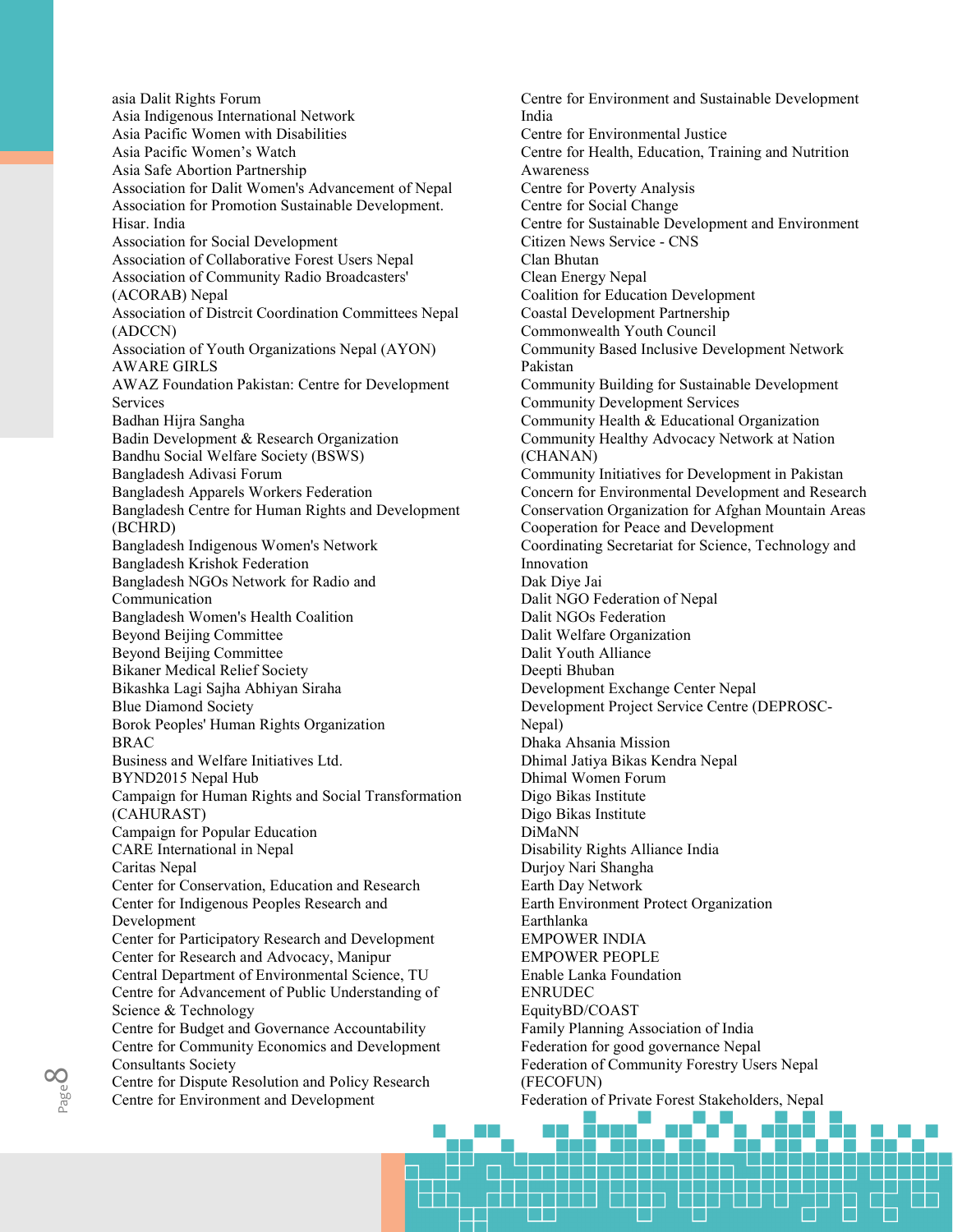$\frac{60}{20}$  Kanadation Nepar Feminist Dalit organization (FEDO) Films 4 Peace Foundation Forest Environment Workers Union Forest Environment Workers Union Nepal Forum for Community Upliftment System Nepal (FOCUS-NEPAL) Forum for Women's Rights and Development Forum of Environmental Journalists of Bangladesh (FEJB) FREEDOM FORUM FRESHWATER ACTION NETWORK SOUTH ASIA Friends for Peacebuilding and Development Gender Advocacy Working Group Gender and Water Alliance Global Call to Action Against Poverty Global Call to Action against Poverty-Sri Lanka Centre for Environment Education GoGo Foundation Grace T. Shaikh Gram Bharati Samiti Green Organization - GO Green Watch Dhaka Hami DajuVai HAMI YUWA Heart to Heart Lanka Hindara Educational and Social Development Organization HomeNet Pakistan Hope and Transformation against Poverty Housing Recovery and Reconstruction Platform (HRRP) Human Rights Focus Pakistan Human Touch Human Wing International Huvadhoo Aid ICLEI Local Governments for Sustainability, South Asia India HIV/AIDS Alliance Indian Dreams Foundation Indigenous Peoples Forum Odisha Indigenous Women and Children Foundation INSTITUTE FOR YOUTH AND DEVELOPMENT Integrated Regional Support Programme International Institute for Human Rights, Environment and Development (INHURED International) international Planned Parenthood Federation IRDC IT for Change Jagaran Media center jagaran Media Center Jagriti Child and Youth Concern Nepal (JCYCN) Jeunes Volontaires pour l'Environment Nepal Joint Efforts for Relief, Guidance and Awareness Justice and Rights Institute Nepal (JuRI-Nepal) Kalyan Regional Community Science Centre Kamana Foundation Nepal

Karbi Human Rights Watch Karnali Integrated Development Centre Karnali Integrated Rural Development And Research **Centre** Kawish Resource Center Khpal Kore Organization Kiran Nepal KOTHOWAIN (vulnerable peoples development organization) Krisoker Sor (Farmers' Voice)) KRITIKA women's campaign for social cultural transformation Krityanand UNESCO Club Jamshedpur Landesa, India Larr Humanitarian & Development Programme Light for the World NL Light House Local Environment Development and Agricultural Research Society Local Road Bridge Programme (LRBP) Lokenatya O Sanskritik Unnayan Kendro Lumanti Support Group for Shelter Mahila Atma Nirvarta Kendra(MANK) Mahila Dakshata Samiti Mahila Shakti Bikash Kendra Nepal Maldivian Network for Empowering Women Manuski Micro Enterprise Development Programme Motivation Sri Lanka (MSL) Mugal Indigenouw Women Upliftment Institute Muktangan Mitra Naga Women Union Naga Women's Union Narigrantha Prabartana National Action and Coordinating Group National Association of Community Electricity Users' Nepal, NACEUN National Association of Intellectual Disabled and Parents National Campaign For Education Nepal National Campaign for Sustainable Development National Coalition for Education, India National Disability & Development Forum National Election Observation Committee (NEOC) National Farmers' Group Federation National Federation of the Disabled Nepal National Federation of women living with HIV &AIDS National Federation of Women Living with HIV and AIDS National Federation of Youth NGO Nepal National Fisheries Solidarity Movement National Forum for Advocacy Nepal National Forum for Advocacy Nepal National Forum for Advocacy, Nepal National Forum of Women with Disabilities National Human Rights Commission National Human Rights Foundation (HURFON)

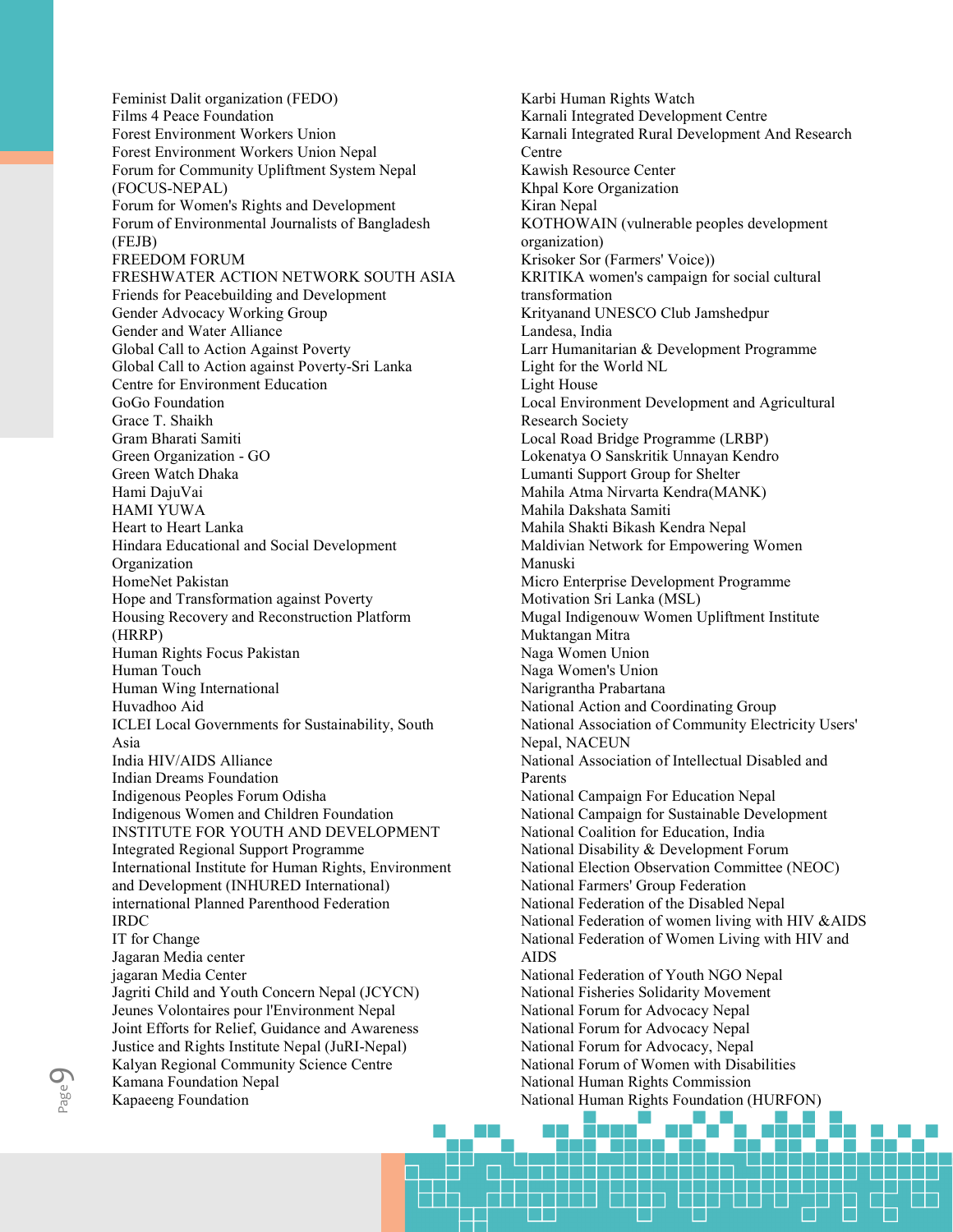**Q**<br>
Rural Development Organization<br>
Rural Initiatives in Sustainability & Empowerment National Indigenous Disabled Women Association Nepal National Indigenous Women Forum Nepal National Indigenous Women's Federation (NIWF) National Integrated Development Association National Trade Union Coordination Committee National Union of Workers. National Youth Federation Nepal Nava Kiran Plus Navrachna Samaj Sevi Sanstha Naz Male Health Alliance Nepal Disabled Women Association Nepal Disabled Women Association (NDWA) Nepal Federation of Indigenous Nationalities Association of Nepal Kirat Kulung Language and Cultural Development Nepal Majhi Women Upliftment Association Nepal Transportation and Development Research Centre Nepalese Youth for Climate Action Network for Development of Indigenous Peoples -NDIP NGO Federation of Nepal NGO-Federation of Nepalese Indigenous Nationalities Nirmanee Development Foundation NISARGA North-East Affected Area Development Society Norwegian Refugee Council One to watch OPTION NEPAL Pakistan Fisher Folk Forum Pakistan Institute of Labor Education and Research Pakistan Kissan Mazdoor Tehreek Pakistan Rural Workers Social Welfare Organization Participatory Research Action Network- PRAN Paryavaran Mitra PEACE HOPE, PAKISTAN Peoples Action for Social Service Peoples Development Community Photographer/Videographer Photographer/Videographer Poor and Dalit Upliftment Service Committee-PUSEC Dolpa Poor Rural Development Society Prayatna Samiti Professional Development and Research Center Programme on Women's Economic, Social and Cultural Rights Public Advocacy Initiatives for Rights & Values in India Rapid Response REFAD Nepal Resource Centre for Primary Health Care (RECPHEC) Restructuring Nepal Roots for Equity RUDAS Nepal Rural Development Organization

RURAL VOLUNTEERS CENTRE Russ Foundation Rutgers WPF SABARAMATI SAMITI Safai Karmachari Andolan SAHANIVASA Sahara Nepal SAMATA Foundation Sambriddi Nepal Sanayee Development Organization Sankalpa Nepal Sathi All for Partnerships Savisthri District Women's Collective SAVISTHRI Women's Movement Saviya Development Foundation SDGs Studio Self Help Environment Awareness Camp(SHEAC)/Institute of Forestry, Pokhara Sevalanka Foundation Shakti Milan Samaj Shakti Samuha Shelter Participatory Organization Shirkat Gah women's Resource Centre shirkat Gah- Women's Resource Centre Shobujer Ovijan Foundation SICOMBEO Sightsavers International Sindh Community Foundation Sindh Graduates Association (SGA) Sindhica Reforms Society Society for Appraisal & Women Empowerment in Rural Areas society for Appraisal & Women Empowerment in Rural Areas Society for International Law and Public Policy Society for Rural education and Development Society for the Protection of the Rights of the Child Socio-Economic-Educational-Devlopment-Service-India South Asia Dialogues on Ecological Democracy (SADED-Nepal) South Asia Partnership Nepal South Asian Dialogues on Ecological Democracy South Indian Harm Reduction Network SPIRAL FARM HOUSE Sramabikash Kendra Sri Lanka United Nations Friendship Organisation SUNITA FOUNDATION Support Nepal Swabhiman - State Disability Information and Resource Centre Sylhet Jubo Academy Tanneri Chaso Surkhet Tarayana Foundation The Family Planning Association of Sri Lanka The Freedom Foundation Trust THE RESOURCE NEPAL